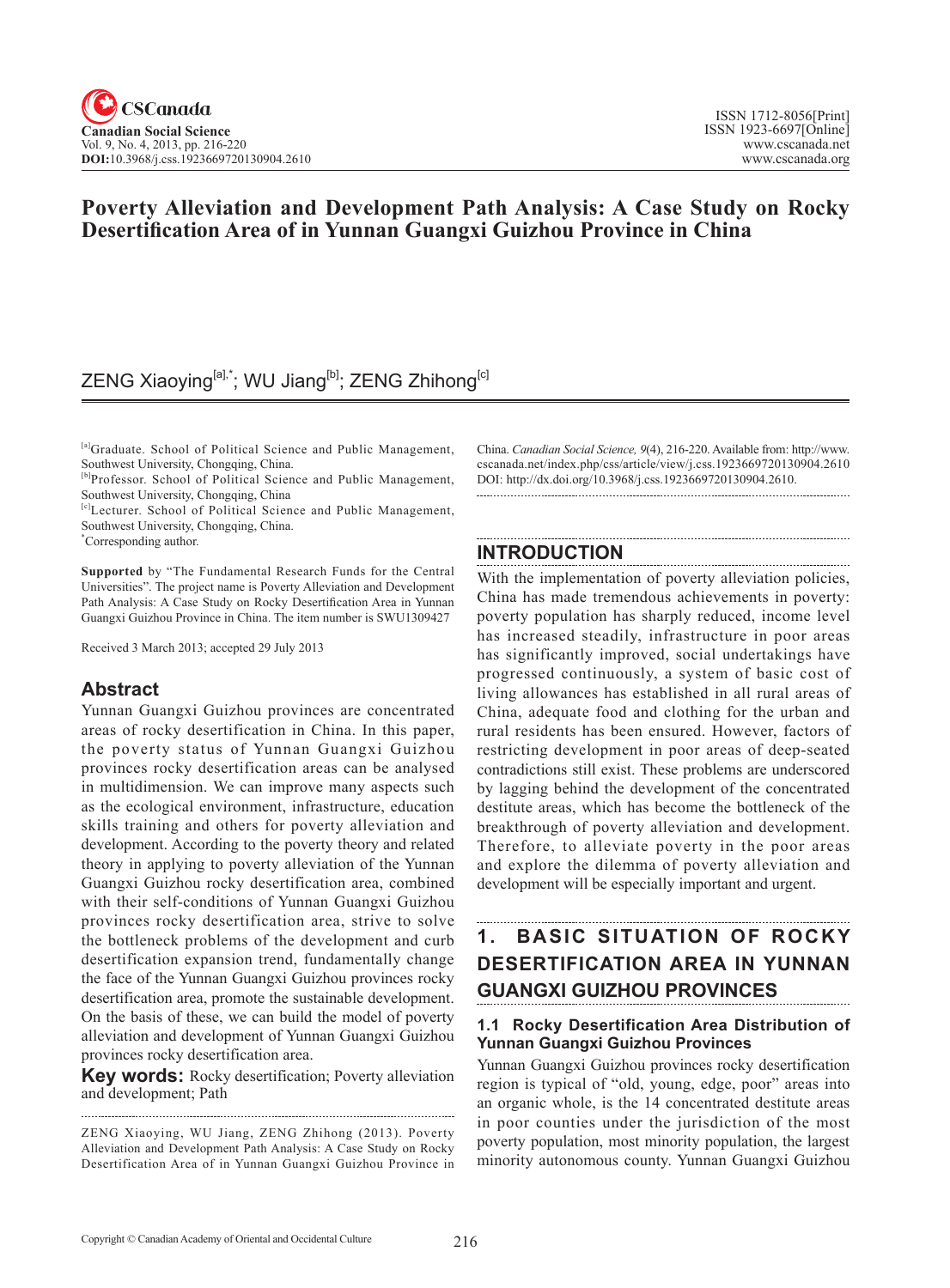provinces involved 80 poor counties, 11 other counties, a total of 91. Including 81 national autonomous areas, 34 old counties, 8 border counties, and a total land area of 228000 km2. Among them, the three provinces of rocky desertification area of 85700 km2, accounting for karsts rocky desertification areas a total area of 2/3.

### **1.2 The Causes of the Formation of Rocky Desertification**

Rocky desertification in karsts fragile ecological environment is the result of the comprehensive effects, due to the obvious contradiction between people and land caused by irrational human social and economic activities, destruction of vegetation, soil erosion, rocks gradually exposed, decline or loss of land productivity, surface showing the evolution of rocky desert landscape. Yunnan Guangxi Guizhou provinces rocky desertification area is formed by the natural factors and human factors, the mutual influence and interaction, natural factors are the internal factors of desertification, human factors are the dominant cause of desertification. The natural factors mainly include the widely distributed carbonate rocks, simple vegetation community structure, combined with the complex topography, soil erosion, and ecological environment low ability to resist dry. Human factors include deforestation, overgrazing and unreasonable utilization of land.

#### **2. THEORETICAL REFERENCE AND ANALYSIS FRAMEWORK**

We construct the analysis framework the poverty alleviation and development paths of Rocky Desertification Area in Yunnan Guangxi Guizhou Provinces on the basis of the poverty theory and related theory.

### **2.1 Theoretical Reference**

### **2.2.1 New Regionalism**

The ways of doing concentrated contiguous poverty alleviation work embody the main thought of regionalism. The progress of western regional research theory can give some suggestions to concentrated poverty alleviation for China.

Research into region began in the field of western Geography, and its rapid development in the field of economic geography. With the development of profound research, the "new regionalism" oriented policy and theory has been produced (Miao & Fan, 2002). "New regionalism" holds that the basis of economic and social development is the production technology and organizational changes, and regional development should form their own competitiveness (Sun, 2009). New Regionalism advocates to pay attention to regional development, open up new industrial space, strengthen cooperation in the local economy, create an atmosphere of innovation and continuous learning, and construct system assurance and economy assurance for development (Leng  $&$  Lei, 2011). It can be seen that continuous development in contiguous poor areas need to strengthen regional cooperation, enhance learning and innovation ability, focus industrial upgrading and the development of emerging industries, build the institutional environment and facilities which are benefit for local development

### **2.2.2 Space Theory of Poverty**

This theory mainly focuses on the poverty-stricken areas and the spatial distribution of the population as well as he internal relations between space and poverty. In the 1950s, the research on relationship between regional economic development status and regional geography location of Harris and Myrdal (1954) has found that, the economics of underdeveloped areas or no development areas are related with their region's geographical location. By analyzing carefully with four provinces in the southern China in 1985-1990 rural income and consumption data, Jalan and Ravallion (1997) found that a clear correlation between the rural household income and consumption fluctuation and geographical capital, and shortage of geographical capital could lead to "space poverty trap" in the field of population development (Jalan & M.ravallion, 1997). Zhang Xiaoxu and Feng Zongxian (2008) proved that the correlation between the regional per capita income and geographical location, and pointed out that the close relation between Chinese rural poverty and the geographical space (Zhang & Feng, 2008). Spatial poverty theory emphasizes the importance of strengthening the construction of infrastructure, strengthening the relocation of poverty alleviation and the construction of small towns, improving agricultural subsidies and reducing the production risk.

### **2.2.3 Multiple Development Theory**

With the weakening of the past poverty governance scheme and its marginal effect of poverty reduction, the problem of poverty governance at this stage needs to convert new perspective. The phenomenon in concentrated contiguous poor areas is mostly a coexistence of complexity and diversity in natural and geographical conditions and economic, social and cultural conditions. The schemes or policies of uniform or one-size-fits-all poor governance couldn't obtain good results in different regions at the same time. Unscientific management strategies also may lead to a variety of risks for specific areas of ecology, folk beliefs and social structure features. The method of poverty alleviation is diverse and plural for the differences in economic, cultural and infrastructure during regions. (Lü, 2012). Multiple development theory hold that due to the diversity and particularity of geographical space, development has no universal way and pattern, different time and space combination determines the corresponding development with local economy, this development is diverse and complicated. (Tian, 2009).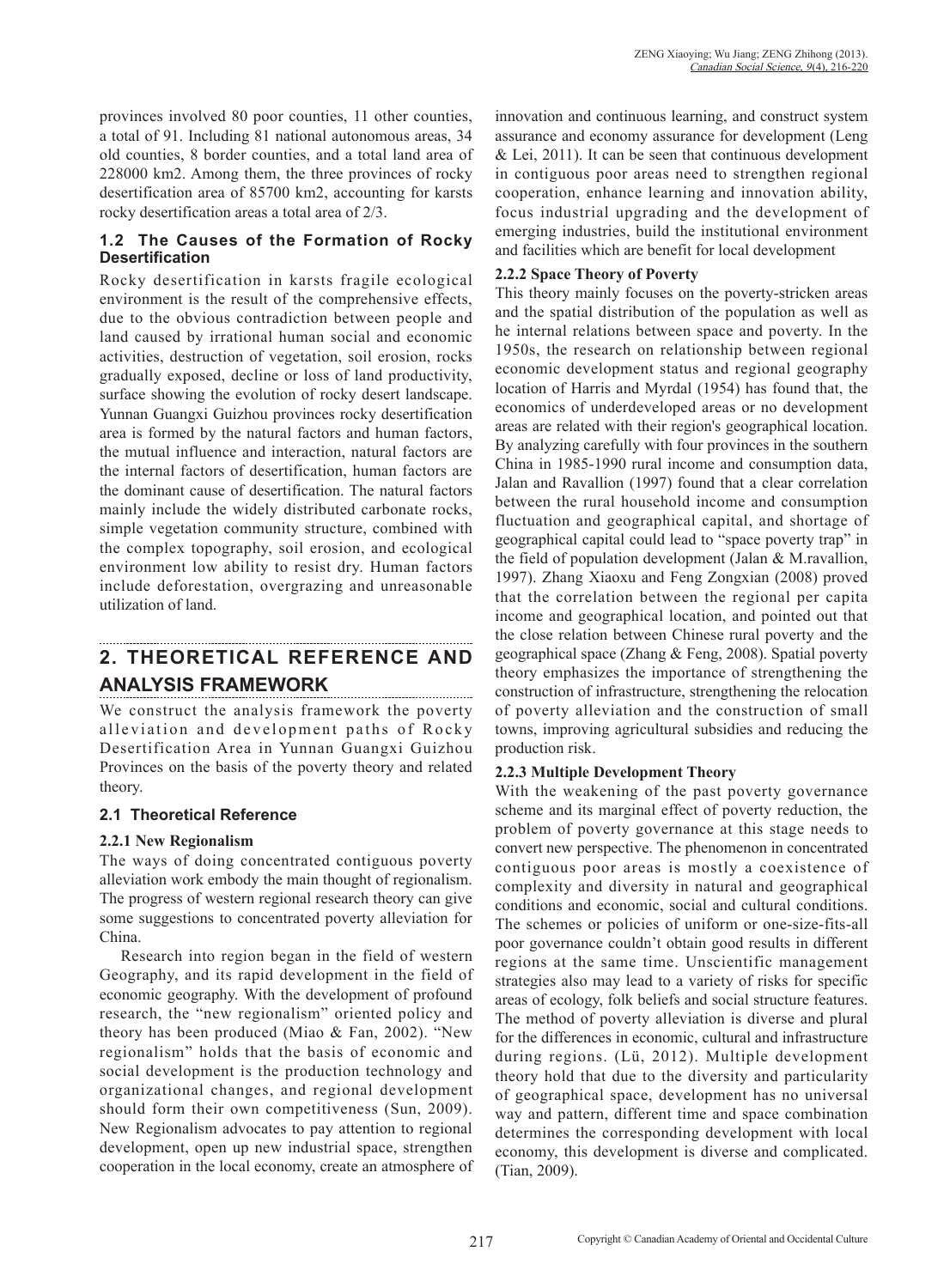### **2.3 Summary**

New regionalism theory, space poverty theory and multiple development theory lay a theory foundation for poverty alleviation in the Yunnan Guangxi Guizhou provinces rocky desertification. Poverty alleviation from different angles can strengthen regional development to drive the development of regional economy, to promote the poor peasants own hematopoietic ability.

### **3 . T H E R E A L I S T I C D I L E M M A O F POVERTY IN YUNNAN GUANGXI** GUIZHOU ROCKY PROVINCES **DESERTIFICATION AREA**

Yunnan, Guangxi Guizhou provinces rocky desertification area is one of the largest regions where poverty is the most widely and impoverished, most difficult to governance. The root causes of poverty are the poor survival space, low population quality and bad external condition.

### **3.1 Poor Living Space, Weak Ecological Environment**

Yunnan Guangxi Guizhou provinces rocky desertification area is located in remote areas in China, which is characterized as "mountains, steep slope, low water, valley deeps, thin soil, ground barren" with fragile ecological environment, harsh living space, undulating surface, rocky desertification and serious soil erosion. Due to the destruction of surface vegetation, in drought season, you cannot carry out normal production activities for the difficulties in human and animal drinking water. In heavy rainfall time, the formation of large area of water logging caused geological disasters and soil erosion and other natural disasters. For example, land area of 1.3781 million km2 in Guizhou province rocky desertification is accounting for 45.58% of the province rocky desertification land area. Guangxi province 0.73 acres of arable land per capita, of which Paul irrigation area accounts for only 28% of basic farmland, the contradiction between people and land is extremely sharp prominent. It is also prone to geological disasters. The main hazards in this area are landslide, debris flow, desertification, and soil erosion and land solidifications. Not only the amount per capita is low, the poor quality of renewable resources, the situation is a bit more serious in poor areas is extremely poor resource conditions, can't let people survive.

### **3.2 The Largest Poor People,The Low Quality of The Population**

Yunnan Guangxi Guizhou provinces rocky desertification area with high natural population growth rate, large densely population, weak living spatial carrying capacity, increasing environmental damage, which make the area falling into the vicious circle of poverty. The development of rural social economy is hampered by the low quality of

the labor who keeps old-fashioned ideas, lack of market ideas and opening consciousness. In 2011, Chinese government increased per capita annual income of RMB2300 yuan, which is one of the important reasons for the rise in poverty. According to this standard, the poverty population in Yunnan province will be raised to l800 million people, poverty rate as high as 41%. Permanent residence population in Guizhou province is 11.4 million in 2011, the population density reaches per km 140 people. With respect to the harsh living environment of the area, the population pressure of rocky desertification area is too large. The area is inhabited by various minority groups in China. Influenced by the historical and geographical conditions, the average people in the area have just 4.1 years of schooling. Such as People with low quality and market awareness, weak competitiveness in Guizhou province is 7.41 years, compared to the national average of 1.64 years less.

### **3.3 Weak Infrastructure, Single Industrial Structure**

Yunnan Guangxi Guizhou provinces rocky desertification area are poor in electricity, road, communication and other infrastructure condition, shortage of farmland and ecologic environment, which satiation and development of socialist market economy not to suit. Although many rivers in Guizhou province, water resources are abundant, there is a shortage of water projects, the number of homes with running water of the village has accounted for more than 25%. The peasant household drinking water safety problems unresolved occupies 32.6%. The Guangxi province area per unit mileage is only 86.7%, there are 2,329 administrative villages did not pass hardened roads. Yunnan Guangxi Guizhou provinces are in the underdeveloped areas with weak industry foundation. Such as single industry structure in Guizhou, the proportion of the first, second, third industry rate are close to 1:2:2 in 2011. The proportion of primary industry is too large; the second and third industry the proportion is relatively small. The rural economy mainly by the traditional farming and aquaculture, the industrialization of agricultural products processing industry, manufacturing industry basically is a blank. Rural economy income channels for a single, coupled with traffic inconvenience, poor logistics, there are even more abundant mountain resources, but it is difficult to translate into commodities. Rstricted by the conditions of economic and social development, poverty alleviation work is very difficult. Therefore, concentrated organic combination of infrastructure construction and industrial development, focusing on infrastructure construction and industrial development combine to strengthen industrial strength, mobilize resources, cultivate leading industries and extend the industrial chain, to improve the ability of the sustainable development of Yunnan Guangxi Guizhou provinces rocky desertification area.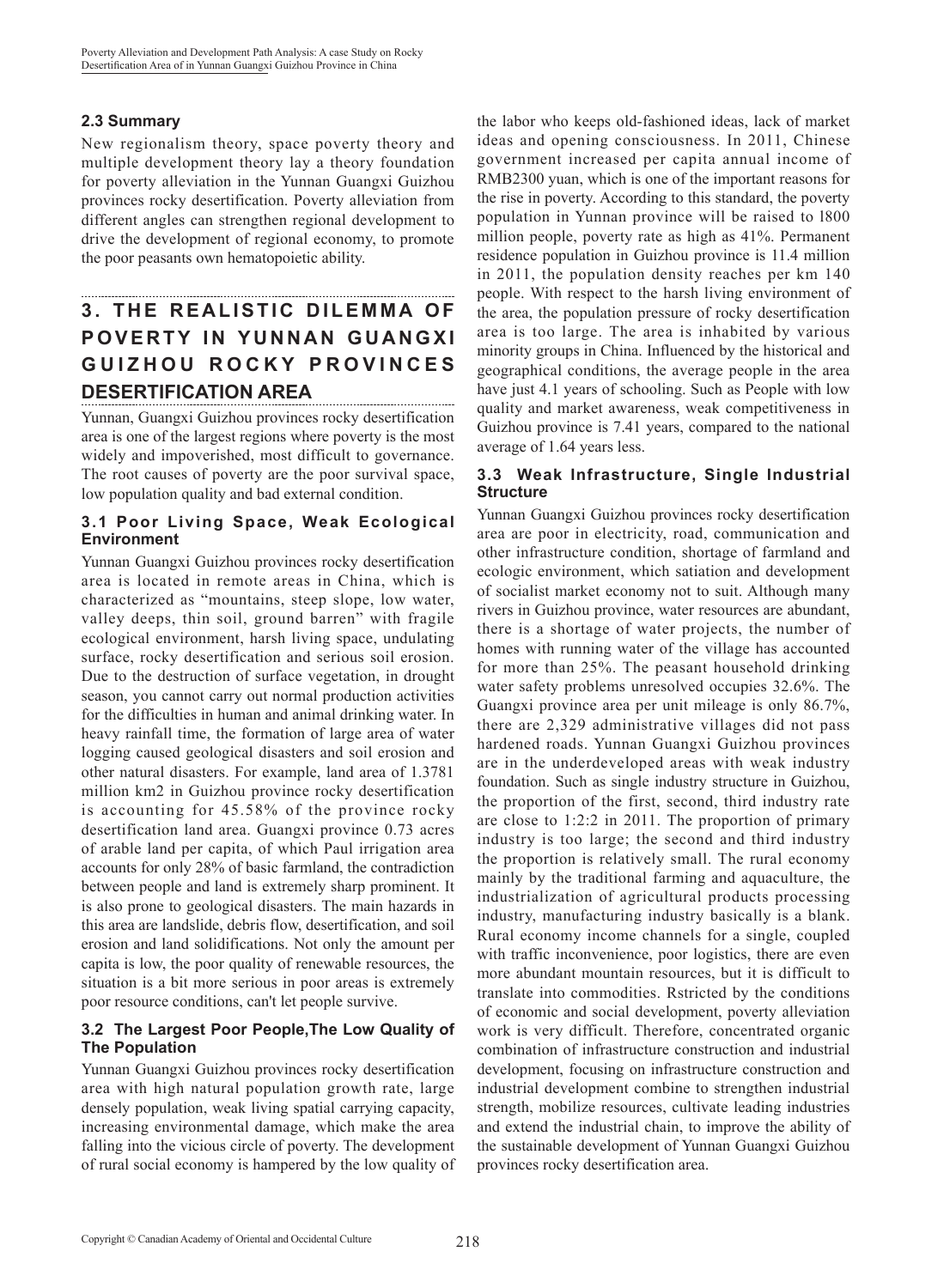### **3.4 Poverty Alleviation Financing is not in Place, and Poverty Alleviation Policy is not effective enough**

Most of the poverty alleviation financing allocated by the state and local governments in Yunnan Guangxi Guizhou provinces rocky desertification area is not in place. The local fiscal revenue in Guizhou province is in trouble in 2011, regional fiscal revenue of 62.592 billion yuan, accounting for only 34.46% of fiscal income in Guizhou. The lack of effective experience in fund management and use makes the aid-the-poor funds utilization rate low, which is difficult to develop the interior rural vigor. Poverty alleviation just relying on national and local government financing cannot be fit for purpose. The relevant supporting policies are limiting the development of serious influence on poverty alleviation.

# **4. YUNNAN GUANGXI GUIZHOU ROCKY DESERTIFICATION AREA POVERTY ALLEVIATION AND DEVELOPMENT PATH SELECTION**

### **4.1 Strengthening the Construction of Ecological Environment, Enhancing the Ability of Sustainable Development**

Many human factors such as deforestation make rocky desertification serious. So, poverty alleviation and development in the protection and construction of ecological environment become a top priority. For prevention and control of rocky desertification aggravate poverty, we should strengthen ecological environment construction, vigorously implement the ecological poverty alleviation project, give full play to the ecological resources advantage. The afforestation project can be implemented by the forest planting, reforestation, letting farmland revert to forest and other measures to expand forest area. Accelerate the development of ecological economy, to curb desertification expansion trend. Establish and improve the ecological compensation mechanism and significantly improve the poverty-stricken areas ecological environment, the implementation of ecological poverty, change of relocation, soilless resettlement project (Chen, 2012). Building a good ecological environment is a kind of competitive development, strengthening ecological protection consciousness, rational development of natural resources, restoring ecological environment and enhancing the ability of sustainable development.

### **4.2 Implementation of Education Skills Training, Strengthening Self Hematopoietic Function**

The backwardness of education, people's ideas and concepts behind and low quality of the labor force are the root causes in Yunnan Guangxi Guizhou provinces desertification area. Therefore, Pay special attention to the cultivation of talents in poverty-stricken areas and

put special emphasis on labor force training in povertystricken areas. The education poverty alleviation is an important gripper in Yunnan Guangxi provinces, to vigorously promote education and skills training, by "the rain plan" and other professional training, to improve the farmers' survival skills, to strengthen self hematopoietic function. We should get rid of farmers backward and closed the old idea through intensive propaganda, and Set up the new idea of the development of the market economy in the poor areas.

### **4.3 The Implementation of Infrastructure Construction, Developing Pillar Industries**

In a new round of poverty alleviation and development, we should pay attention to infrastructure construction and development of pillar industries of poverty alleviation organic combine, which is the mutual influence and interaction. On one hand, the infrastructure construction can provide effective environment for industry development, reduce the cost of industrial development, and promote industry development space. On the other hand, the development of the industry will promote the construction of infrastructure, resources and funds in the development of pillar industries can be used to improve production and living environment. Industrial poverty reduction is long-term poverty alleviation. To speed up infrastructure construction at the same time, focus on the poor industry; optimize the industrial structure, from the planting industry into the second and third industry. Cultivate leading industries and the industrial chain, give full play to radiation and leading role of leading industry, speed up cultivating farmers of division of labor cooperation, improve the industry economy of scale and the degree of organization, through the industrial poverty alleviation to drive more poor farmers out of poverty.

#### **4.4 Key Input Resources Effectively, Implementation of Differentiated Poverty Alleviation and Development**

Establishing a reasonable and long-term sustainable fund project for poverty alleviation and development on the basis of investigation, adhere to the adjust measures to local conditions, in accordance with the key, there are differences to support the principle of avoiding repetitive project, leading to waste of resources. In the capital, increase investment funds by the integration of capital, to the special poverty relief funds, self-financing of social assistance funds and the integrated with self-raised funds together. Focusing on investment, joint effort, we can improve the utilization rate of funds and implement the differential poverty alleviation.

### **CONCLUSION**

In short, poverty alleviation and development in Yunnan Guangxi Guizhou provinces rocky desertification area should conform to the laws of nature, emphasis on rocky